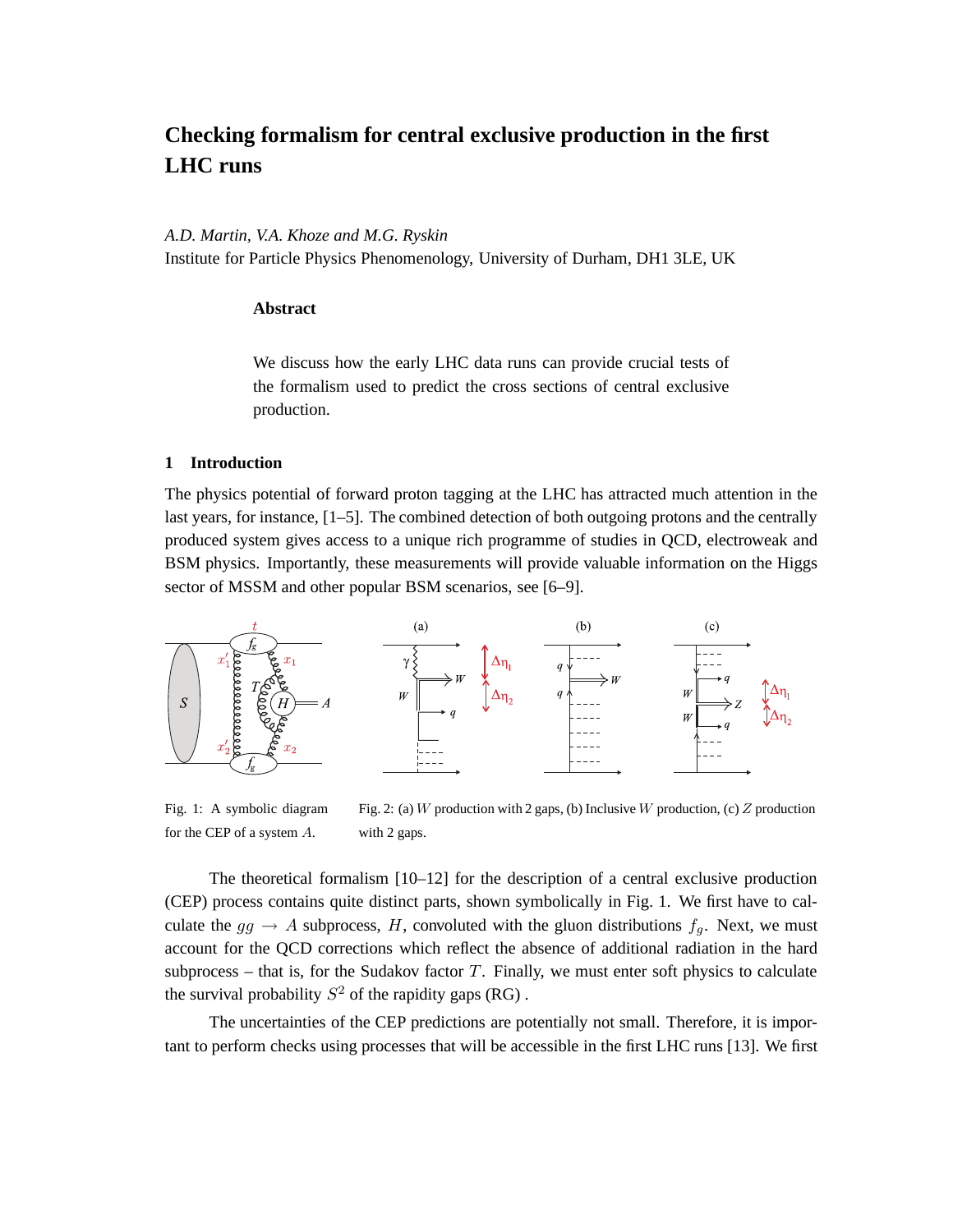consider measurements which do not rely on proton tagging and can be performed through the detection of RG.

The main uncertainties of the CEP predictions are associated with

- (i) the probability  $S^2$  that additional secondaries will not populate the gaps;
- (ii) the probability to find the appropriate gluons, that are given by generalized, unintegrated distributions  $f_g(x, x', Q_t^2);$
- (iii) the higher order QCD corrections to the hard subprocess, in particular, the Sudakov suppression;
- (iv) the so-called semi-enhanced absorptive corrections (see [14, 15]) and other effects, which may violate the soft-hard factorization.

## **2** Gap survival factor  $S^2$

Usually, the gap survival is calculated within a multichannel eikonal approach [16]. The probability  $S^2$  of elastic pp rescattering, shown symbolically by S in Fig. 1 can be evaluated in a model independent way once the elastic cross section  $d\sigma_{el}/dt$  is measured at the LHC. However, there may be excited states between the blob  $S$  and the amplitude on the r.h.s of Fig. 1. The presence of such states enlarges absorption. To check experimentally the role of this effect, we need a process with a bare cross section that can be reliably calculated. Good candidates are the production of W or Z bosons with RGs [13]. In the case of 'W+gaps' production the main contribution comes from the diagram of Fig. 2(a) [17]. One gap,  $\Delta \eta_1$ , is associated with photon exchange, while the other,  $\Delta \eta_2$ , is associated with the W. In the early LHC data runs the ratio  $(W + \text{gaps}/W)$  inclusive) will be measured first. This measurement is a useful check of the models for soft rescattering [13].

A good way to study the low impact parameter  $(b<sub>t</sub>)$  region is to observe Z boson production via  $WW$  fusion, see Fig. 2(c). Here, both gaps originate from W-exchange, and the corresponding  $b_t$  region is similar to that for exclusive Higgs production. The expected  $Z+$ gaps cross section is of the order of 0.2 pb, and  $S^2$ =0.3 for  $\Delta \eta_{1,2} > 3$  and for quark jets with  $E_T > 50$ GeV [18].

## **3** Generalized, unintegrated gluon distribution  $f_q$

The cross section for the CEP of a system  $A$  essentially has the form [10]

$$
\sigma(pp \to p+A+p) \simeq \frac{S^2}{B^2} \left| \frac{\pi}{8} \int \frac{dQ_t^2}{Q_t^4} f_g(x_1, x_1', Q_t^2, \mu^2) f_g(x_2, x_2', Q_t^2, \mu^2) \right|^2 \hat{\sigma}(gg \to A). \tag{1}
$$

Here the factor  $1/B^2$  arises from the integration over the proton transverse momentum. Also,  $f_q$  denotes the generalized, unintegrated gluon distribution. In our case the distribution  $f_q$  can be obtained from the conventional gluon distribution,  $g$ , known from the global parton analyses. The main uncertainty here comes from the lack of knowledge of the integrated gluon distribution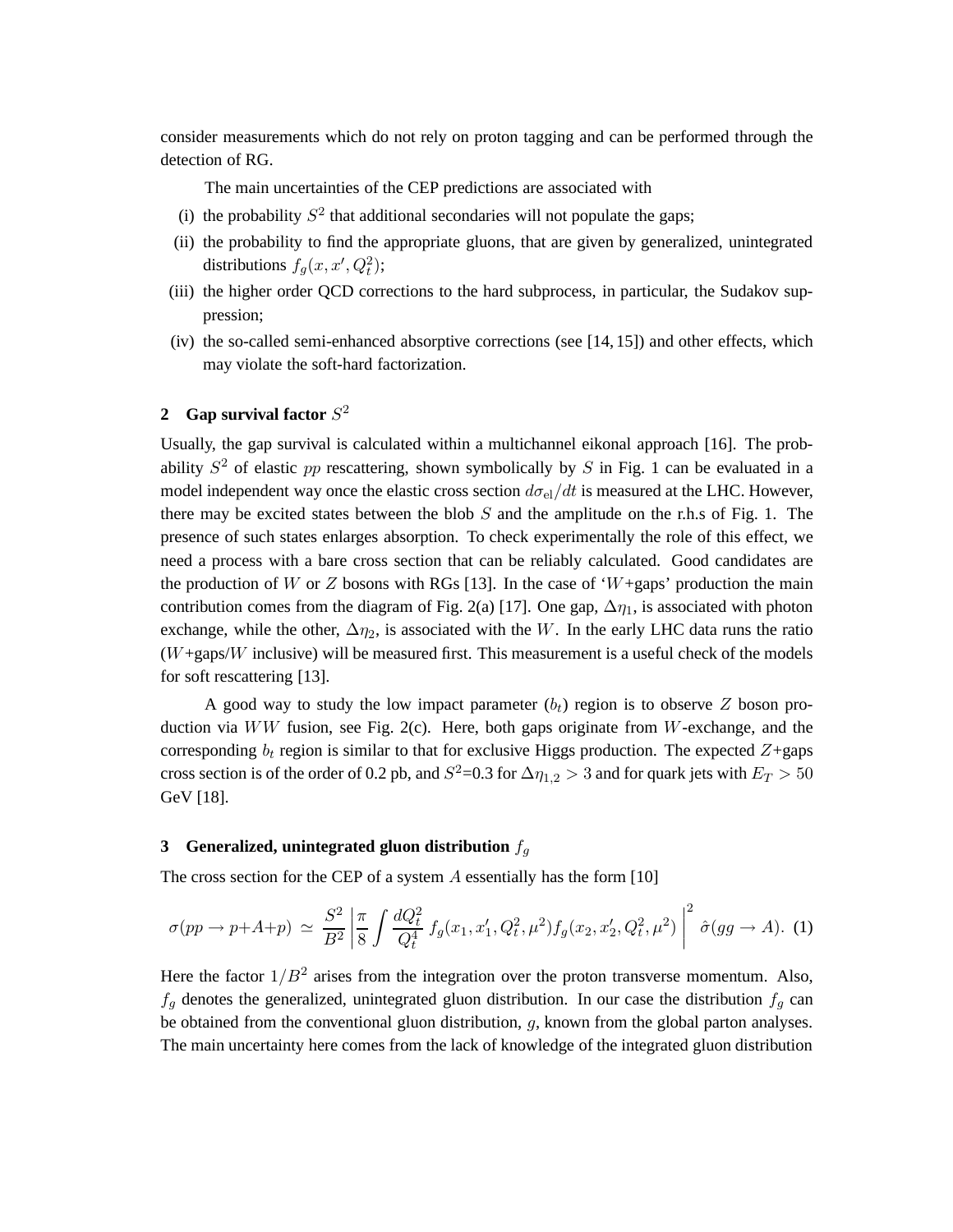

Fig. 3: Exclusive Υ production via (a) photon exchange, and (b) via odderon exchange.

 $g(x, Q_t^2)$  at low x and small scales. For example, taking  $Q_t^2 = 4 \text{ GeV}^2$  we find [13]  $xg = (3 -$ 3.8) for  $x = 10^{-2}$  and  $xg = (3.4-4.5)$  for  $x = 10^{-3}$ . These are big uncertainties bearing in mind that the CEP cross section depends on  $(xg)^4$ . To reduce the uncertainty associated with  $f_q$  we can measure exclusive  $\Upsilon$  production. The process is shown in Fig. 3(a). The cross section for  $\gamma p \to \Upsilon p$  is given in terms of the same unintegrated gluon distribution  $f_q$  that occurs in Fig. 1. There may be competition between production via photon exchange, Fig. 3(a), and via odderon exchange, see Fig. 3(b). A lowest-order calculation (e.g. [19] ) indicates that the odderon process (b) may be comparable to the photon-initiated process (a). If the upper proton is tagged, it will be straightforward to separate the two mechanisms.

### **4 Three-jet events as a probe of the Sudakov factor**

The search for the exclusive dijets at the Tevatron,  $p\bar{p} \rightarrow p + jj + \bar{p}$ , is performed [20] by plotting the cross section in terms of the variable  $R_{jj} = M_{jj}/M_A$ , where  $M_A$  is the mass of the whole central system. However, the  $R_{jj}$  distribution is smeared out by QCD radiation, hadronization, the jet algorithm and other experimental effects [20,21]. To weaken the smearing it was proposed in Ref. [21] to study the dijets in terms of a variable  $R_j = 2E_T (\cosh \eta^*)/M_A$ , where only the transverse energy and the rapidity  $\eta$  of the jet with the *largest*  $E_T$  enter. Here  $\eta^* = \eta - y_A$ , where  $y_A$  is the rapidity of the central system. Clearly, the largest  $E_T$  jet is less affected by the smearing. As shown in [13], it is sufficient to consider the emission of a third jet, when we take all three jets to lie in a specified rapidity interval  $\delta \eta$ . The cross section  $d\sigma/dR_i$ , as a function of  $R_j$ , for the production of a pair of high  $E_T$  dijets accompanied by a third jet is discussed in [13, 21]. It is shown that the measurements of the exclusive two- and three-jet cross sections as a function of  $E_T$  of the highest jet allow a detailed check of the Sudakov physics; with much more information coming from the  $\delta\eta$  dependence study. A clear way to observe the Sudakov suppression is just to measure the  $E_T$  dependence of exclusive dijet production. On dimensional grounds we would expect  $d\sigma/dE_T^2 \propto 1/E_T^4$ . This behaviour is modified by the gluon anomalous dimension and by a stronger Sudakov suppression with increasing  $E_T$ . Already the existing CDF dijet data [20] exclude predictions which omit the Sudakov effect.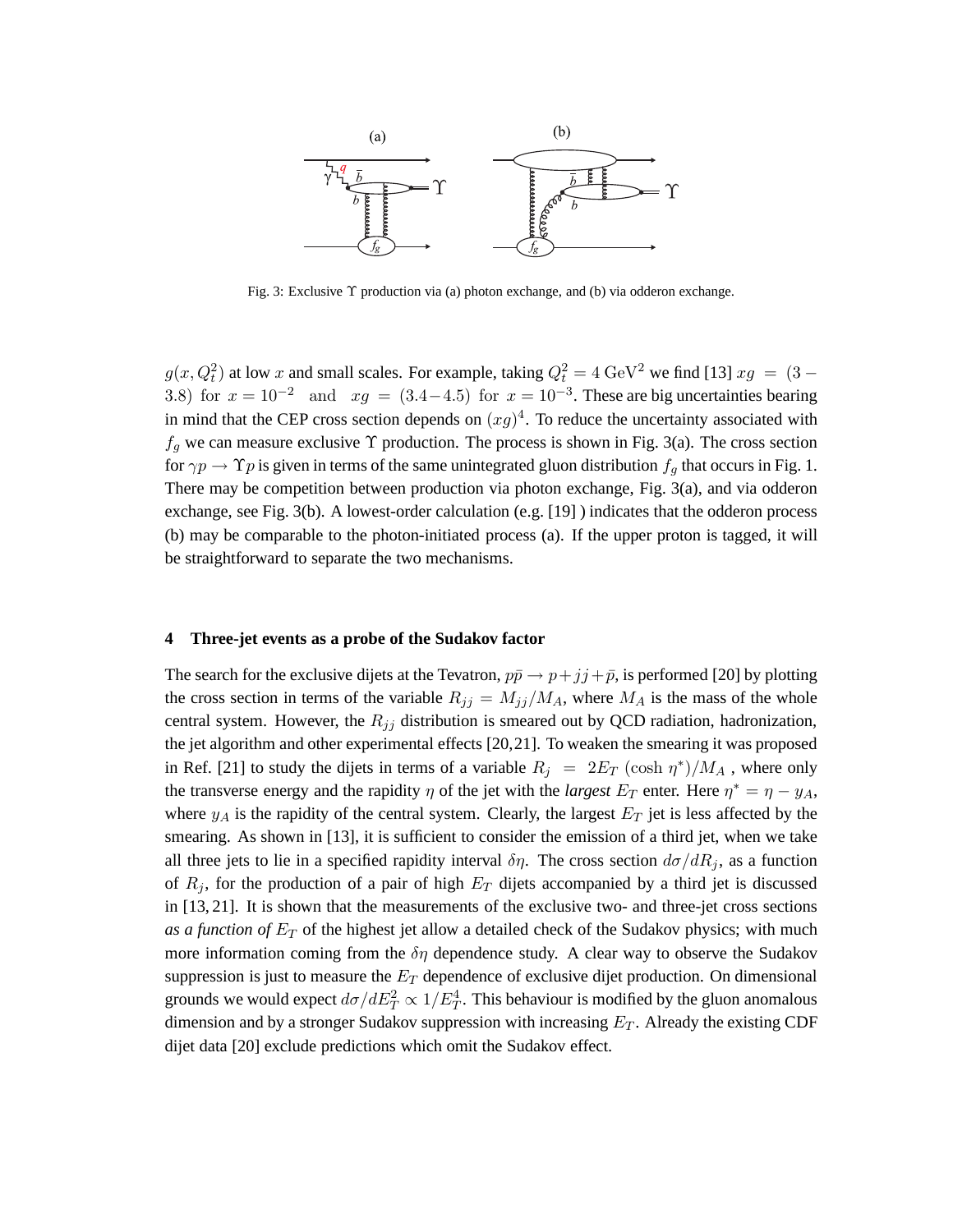

Fig. 4: (a) A typical enhanced diagram, where the shaded boxes denote  $f<sub>g</sub>$ , and the soft rescattering is on an intermediate parton, giving rise to a survival factor  $S_{en}$ ; (b) and (c) are the Reggeon and QCD representations, respectively.

#### **5 Soft-hard factorization: enhanced absorptive effects**

The soft-hard factorization implied by Fig. 1 could be violated by the so-called enhanced Reggeon diagrams, see Fig. 4(a). The contribution of the first Pomeron loop, Fig. 4(b) was calculated in pQCD in Ref. [15]. A typical diagram is shown in Fig. 4(c). For LHC energies it was found that such effect may be numerically large. The reason is that the gluon density grows at low  $x$  and, for low  $k_t$  partons, approaches the saturation limit. However, as discussed in [13], the enhanced diagram should affect mainly the very beginning of the QCD evolution – the region that cannot be described perturbatively and which, in [11, 12], is already included phenomenologically.

Experimentally, we can study the role of semi-enhanced absorption by measuring the ratio R of diffractive event rate for W (or  $\Upsilon$  or dijet) as compared to the inclusive process [13]. That is

$$
R = \frac{\text{no. of } (A + \text{gap}) \text{ events}}{\text{no. of (inclusive } A) \text{ events}} = \frac{a^{\text{diff}}(x_{I\!\!P}, \beta, \mu^2)}{a^{\text{incl}}(x = \beta x_{I\!\!P}, \mu^2)} \langle S^2 S_{\text{en}}^2 \rangle_{\text{over } b_t}, \tag{2}
$$

where  $a^{\text{incl}}$  and  $a^{\text{diff}}$  are the parton densities determined from the global analyses of inclusive and diffractive DIS data, respectively. We can measure a double distribution  $d^2\sigma^{\text{diff}}/dx_{\text{F}}dy_A$ , and form the ratio R using the inclusive cross section,  $d\sigma^{\rm incl}/dy_A$ . If we neglect the enhanced absorption, it is quite straightforward to calculate the ratio  $R$  of (2). The results for a dijet case are shown by the dashed curves in Fig. 5 as a function of the rapidity  $y_A$  of the dijet system. The enhanced rescattering reduce the ratios and lead to steeper  $y_A$  distributions, as illustrated by the continuous curves. Perhaps the most informative probe of  $S_{\text{en}}^2$  is to observe the ratio R for dijet production in the region  $E_T \sim 15 - 30$  GeV. For example, for  $E_T \sim 15$  GeV we expect  $S_{en}^2 \sim$ 0.25, 0.4 and 0.8 at  $y_A = -2$ , 0 and 2 respectively.

## **6 Conclusion**

The addition of forward proton detectors to LHC experiments will add unique capabilities to the existing LHC experimental programme. For certain BSM scenarios, the tagged-proton mode may even be the discovery channel. There is also a rich QCD, electroweak, and more exotic physics, menu.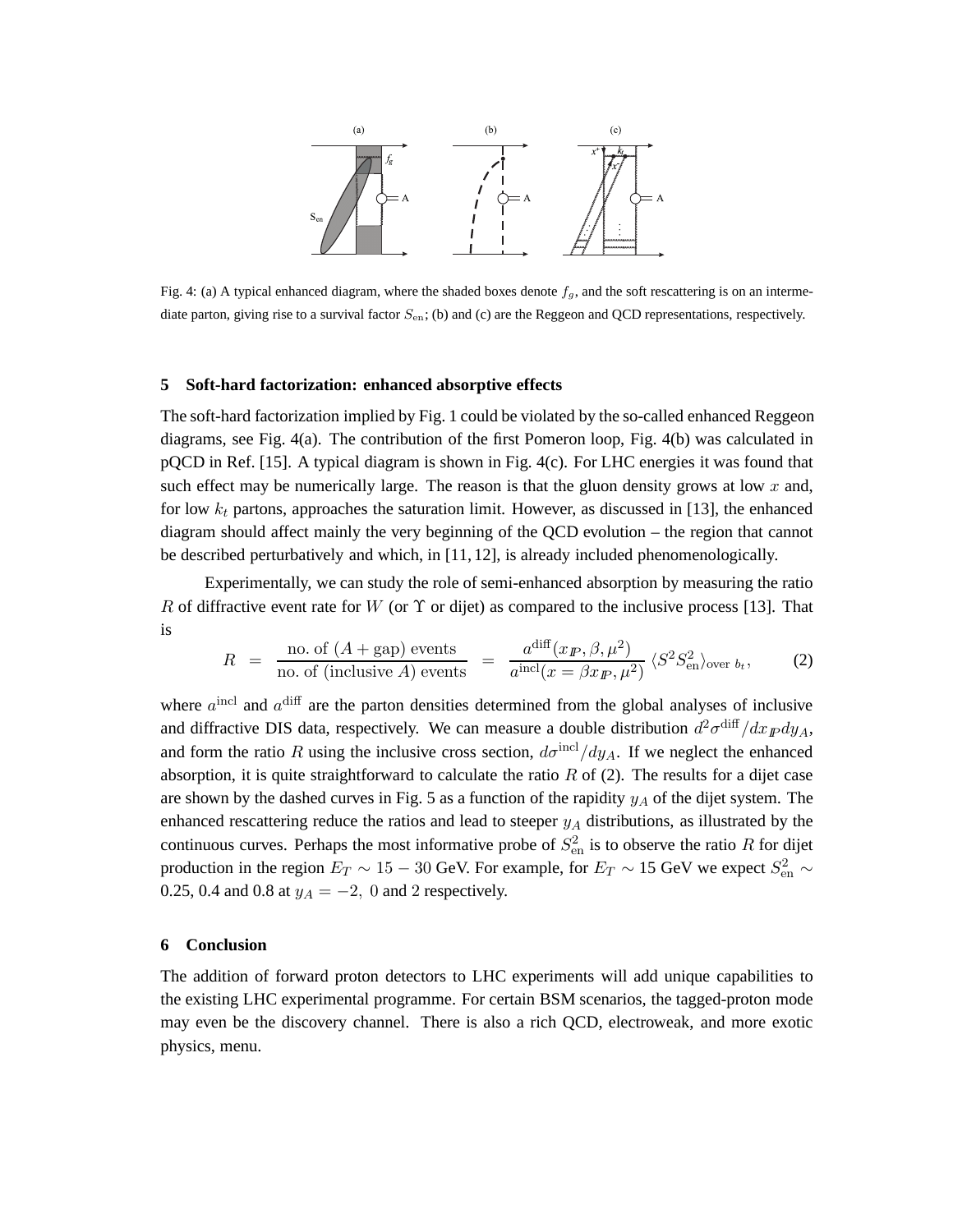

Fig. 5: The predictions of the ratio  $R$  of (2) for the production of a pair of high  $E_T$  jets.

Fig. 6: The cross section  $d\sigma_{SD}/dx_L$  for single dissociation integrated over  $t$  at the LHC energy.

The uncertainties in the prediction of the CEP processes are potentially not small. Therefore, it is crucial to perform checks of the theoretical formalism using reactions that will be experimentally accessible in the first LHC runs [13].

Most of the measurements discussed above can be performed, without detecting the protons, by taking advantage of the relatively low luminosity in the early LHC runs. When the forward proton detectors are operating much more can be done. First, it is possible to measure directly the cross section  $d^2 \sigma_{\text{SD}}/dtdM_X^2$  for single diffractive dissociation and also the cross section  $d^2\sigma_{\rm DPE}/dy_1dy_2$  for soft central diffractive production. These measurements will strongly constrain the models used to describe diffractive processes and the effects of soft rescattering. The recent predictions can be found in [12]. For illustration we show in Fig. 6 the expectation for  $d\sigma_{SD}/dx_L$ , see for details [12]. Next, a study of the transverse momentum distributions of both of the tagged protons, and the correlations between their momenta, is able to scan the proton optical density [17, 22].

#### **References**

- [1] V.A. Khoze, A.D. Martin and M.G. Ryskin, *Eur. Phys. J.* **C23**, 311 (2002).
- [2] A. De Roeck *et al.*, *Eur. Phys. J.* **C25**, 391(2002).
- [3] J. Forshaw and A. Pilkington, *In \*Hamburg 2007, Blois07, Forward physics and QCD\* 130-136*.
- [4] M. G. Albrow *et al.* [FP420 R and D Collaboration], arXiv:0806.0302 [hep-ex].